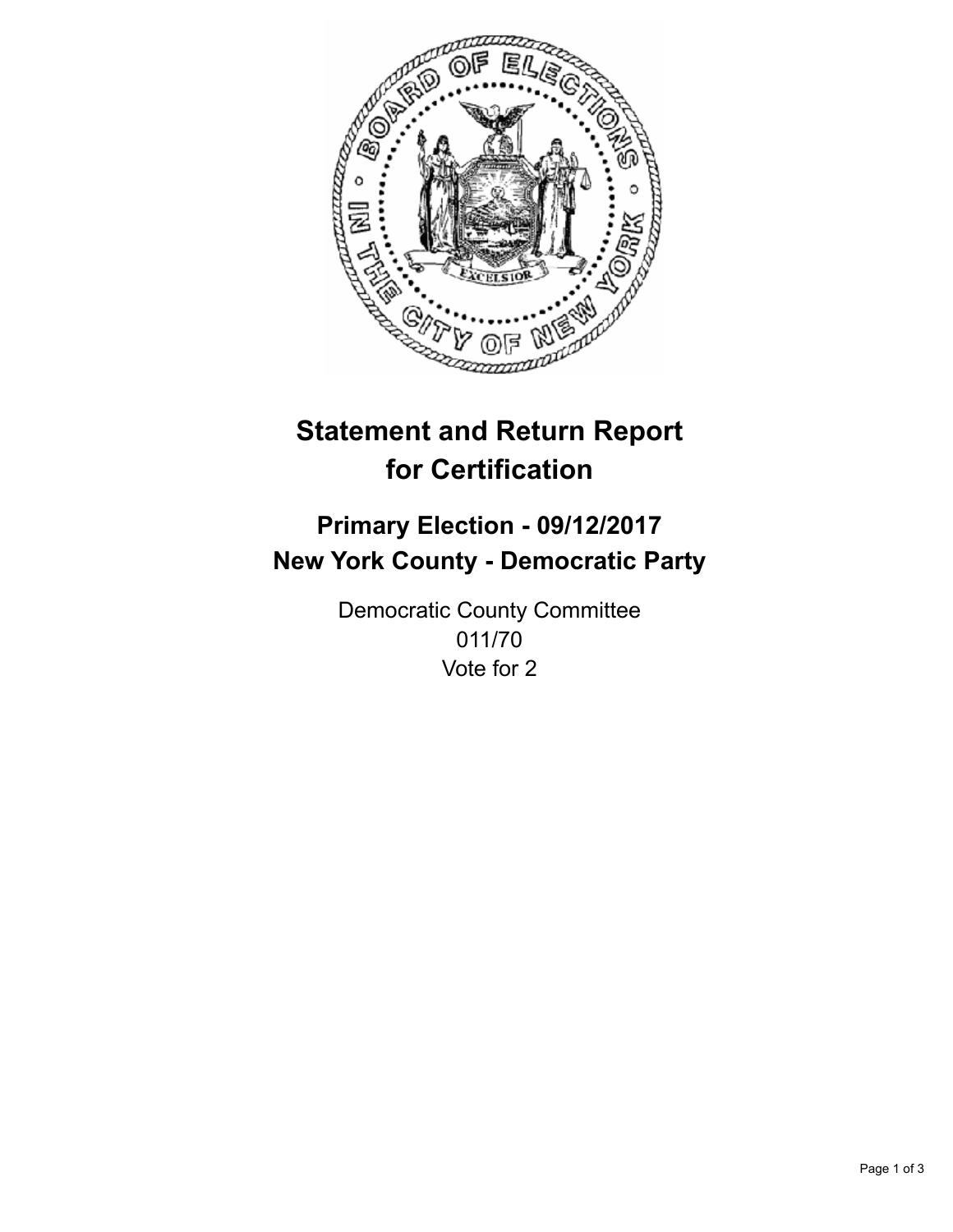

## **Assembly District 70**

| PUBLIC COUNTER                                           | 136            |
|----------------------------------------------------------|----------------|
| <b>MANUALLY COUNTED EMERGENCY</b>                        | 0              |
| ABSENTEE / MILITARY                                      | 6              |
| <b>AFFIDAVIT</b>                                         | $\Omega$       |
| <b>Total Ballots</b>                                     | 142            |
| Less - Inapplicable Federal/Special Presidential Ballots | 0              |
| <b>Total Applicable Ballots</b>                          | 142            |
| <b>ALICIA CRINER</b>                                     | 41             |
| <b>GLORIA WRIGHT</b>                                     | 80             |
| <b>JULIAN M. HILL JR.</b>                                | 47             |
| ALLOTEY PEACOCK (WRITE-IN)                               | $\overline{2}$ |
| <b>Total Votes</b>                                       | 170            |
| Unrecorded                                               | 114            |